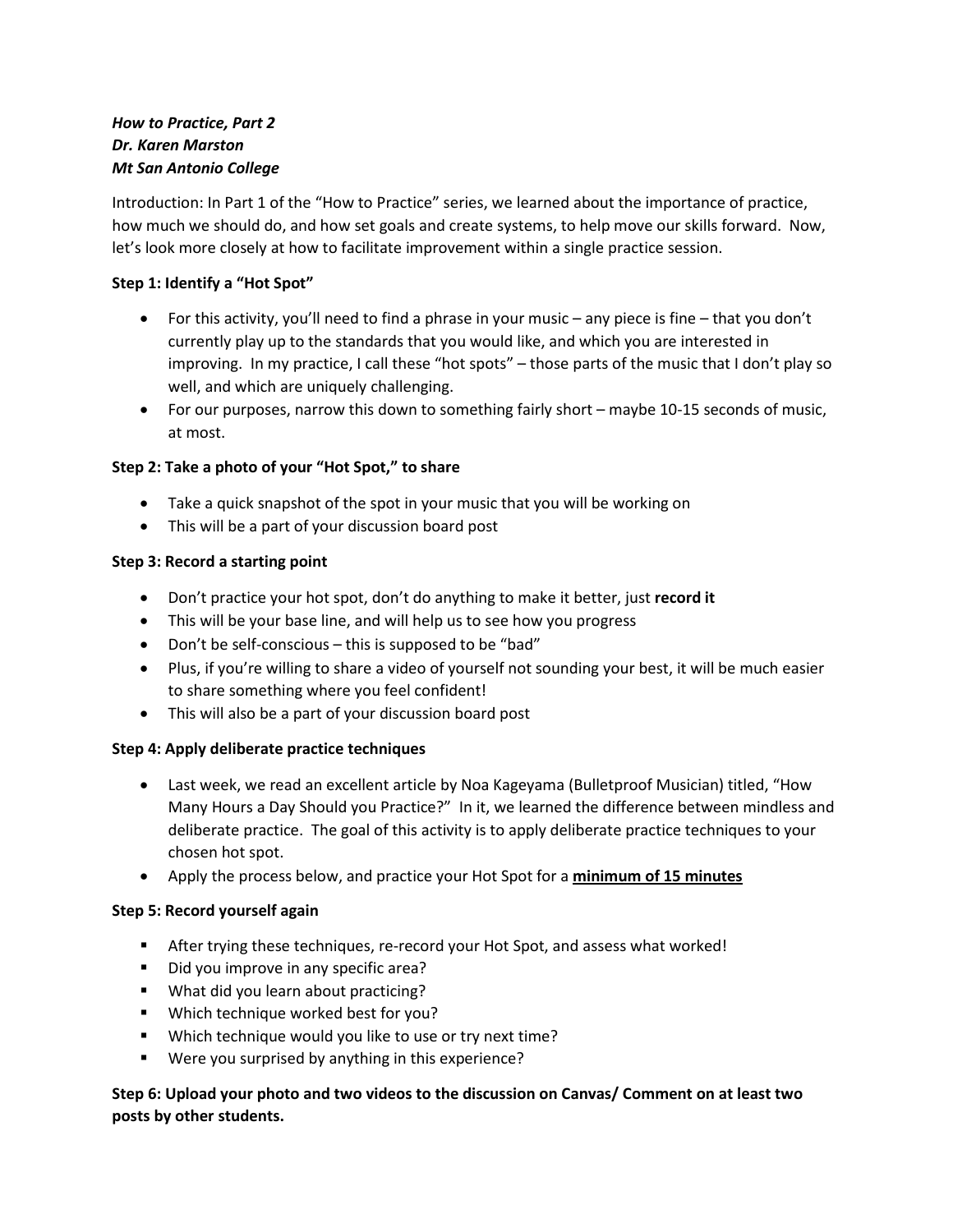# **Deliberate practice techniques**

- **ASSESS**: Specifically, what needs to be improved here?
	- Can you accurately perform the phrase at a *slower* **tempo**?
		- What is the fastest tempo, at which you can accurately perform the phrase?
		- What is your target tempo?
	- Can you accurately *sing* the phrase, including all pitches, rhythms, articulations, and phrasing?
	- Can you accurately **clap** or tap all **rhythms**?
		- At a slower tempo?
		- At the target tempo?
	- Have you **listened** to a professional performance of this piece in general, and this phrase in particular? If not, do so now! What did you learn, and what can you imitate from this performance?
	- You can move on from this step, **once you have a solid idea about what you want the phrase to sound like.**
- **IMPROVE**: Apply one or more of the following techniques, to help improve the phrase
	- $\checkmark$  TECHNIQUE 1: Play at a slow tempo
		- *This technique is tried and true, and probably the most commonly suggested for improving performance; however, there are some drawbacks. First, it's a little boring. Second, it may or may not require a different technique to perform slowly, vs. at the target tempo, and lastly it may prevent us from being able to practice and develop phrasing, as we are learning the music.*
		- *That being said, this method is GOOD, and you can use it, if you like it!*

## **TECHNIQUE 2: Chunks**

- *This is a technique I really like, and use frequently both for myself, and my students.*
- *Choose a "chunk" of only 2-4 pitches, to start with. For the sake of progress, it's probably best to start with the part you play the worst!*
- *Play the chunk, at your target tempo, if possible. Assess: Is it accurate? Is it up to the target tempo?*
	- *1. If yes, add another pitch to the chunk, either before or after your original chunk. Here's an example:*



- *2. Chunking has the benefit of allowing you to perform close to or at the target tempo, meaning you can practice the same articulations and techniques you'll need when you play the full phrase.*
- *3. As you improve, and add more pitches, be aware of your tempo. Can you still play up to the target? If not, slow it down, but only as much as needed, in order to continue playing accurately.*

**TECHNIQUE 3: CHANGE THE CHALLENGE**

Start with a "chunk," and play as close to the target tempo as possible. As you gain confidence and your performance becomes more accurate, add pitches before, or after, to expand the chunk.